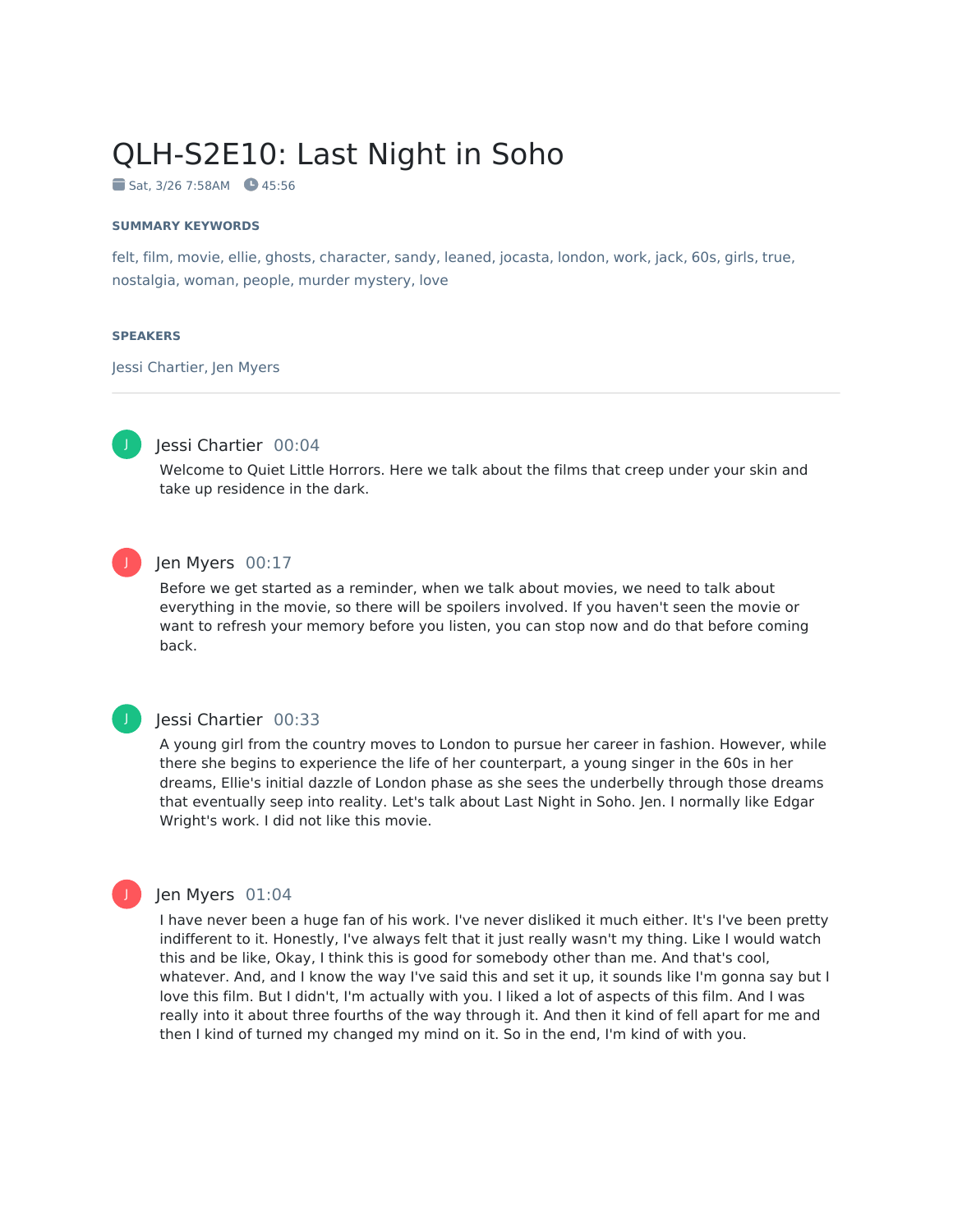#### Jessi Chartier 01:37

Yeah, the first quarter of it, or maybe even the first... No, I'd say the first quarter of it. First quarter of it I was not was not buying into it because it started as it's set it up is this really scary film, not scary, but it's set it up as this Oh, she sees ghosts. And then when she gets to London, I was very confused. I was like, Oh, are we wait, when she has her first dream? I'm like, Oh, wait, are we in magical realism? Is this magical realism film? Yeah. And then eventually, I was like, oh, no, we're not magical realism. This is a ghost murder mystery. And then the end came along. And I was like, what?

#### Jen Myers 02:19

Yeah, I felt I was able to go with it for most of the movie and enjoy it. And I don't know exactly why then to tell you the truth, because everything you're saying is correct. Like, I totally get all of that. For some reason. I was watching it. I will say to you that I did have I did go and see this in the theater on 35 millimeter. And I think that helped. Kind of like, you know, okay, I'm just gonna go with it. I'm immersed in this. And then you know, especially like her first dream really is a showstopper. And it's really pretty, pretty seductive. And I'm like, Okay, I'm gonna roll with this. But yeah, eventually. I mean, I had the same what as you at the ending, and that really unraveled everything else that I kind of liked about it. So yeah, there's, there's a lot going on here. Where do we want to start diving into it?

#### Jessi Chartier 03:04

I would say let's start off with what I did like about it. So Edgar Wright is a very. He's a very good filmmaker, his craft is spot on. So like, the colors are beautiful, and consistent how he uses light and composition is just really wonderful. I loved the use of mirrors as a way for us to kind of have this Alice in Wonderland feel to it. I also really liked the I mean, he was consistent. And that sometimes doesn't always happen. I know that sounds like table stakes for filmmaking. But that's not always true. Like he he stuck to the tropes, he stuck to the structure. He did what he needed to do. It was it was a very good blockbuster film or a very, like it was it did what it needed to do. I don't think it was as powerful as it could have been. And I know again, we could say that about every film, right? So but I had such potentially high hopes for this. Because the trope of a young I don't innocence, I guess the best way to say is that woman coming into London, and experiencing the awfulness of a big city could be done really well. And it can be done really bad. And I don't think this film felt fell in either of those categories. I think it was lukewarm. And I think that there are some elements that I really had issues with, but overall, it was just kind of like meth. You know?

#### Jen Myers 04:45

I think it it took a big swing and I don't think it connected completely. Like halfway connected. At least that's how Ifelt and I'm with you to like, I think that the strong parts of this movie are its visuals, like it's gorgeous. It really is. especially in parts, it's just really beautifully put together. And there are some really great aspects like you mentioned, you know, all the mirror work is really great. And all of that ties into the characters really well. Like it's not just a pretty



J

J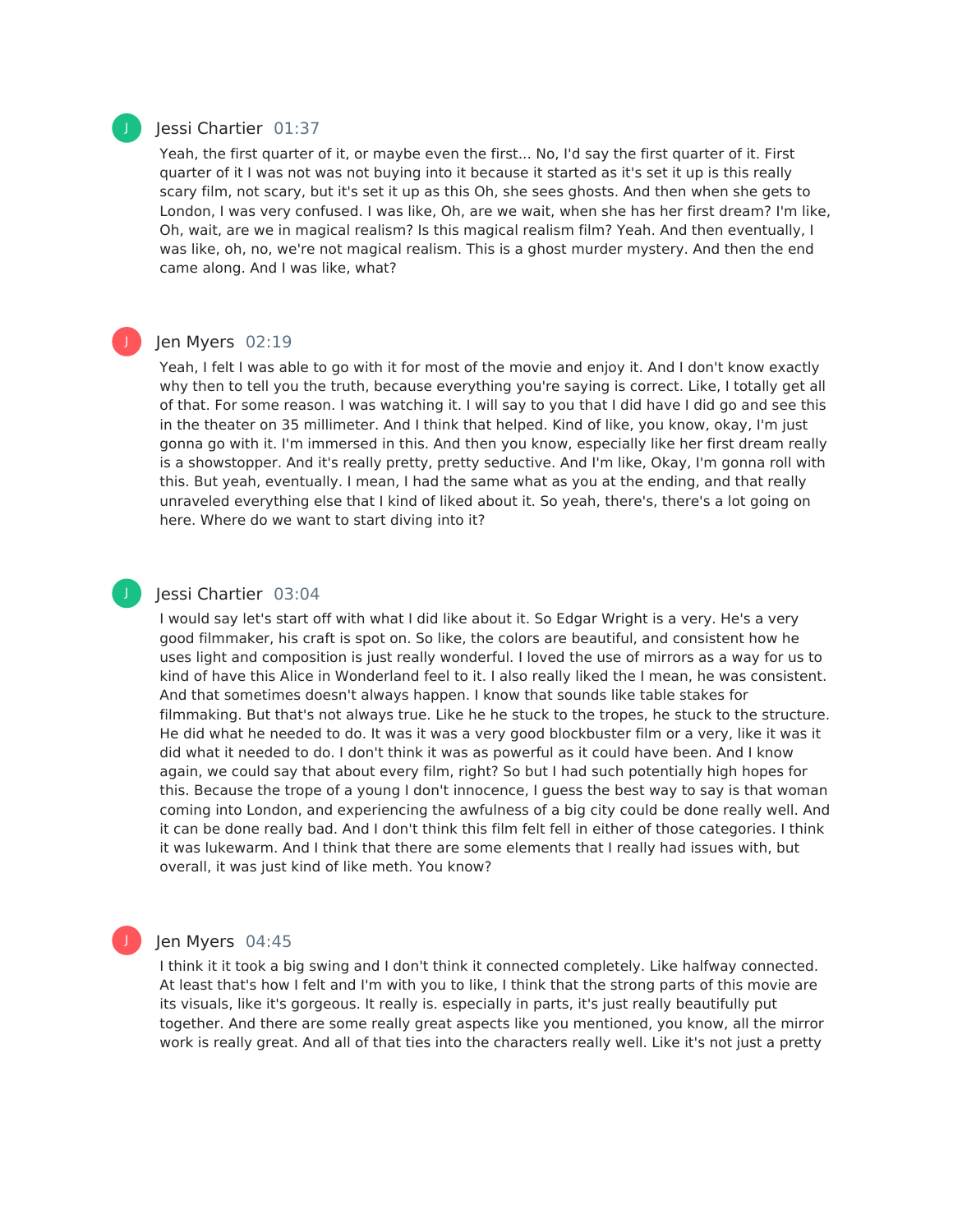picture. It's it's used in very effective ways in certain circumstances. Yeah. But I think the story, the narrative kind of let it down. And so then you're kind of left with a little bit of a mess of, well, this looks really nice. And I like how I can kind of see what they're going for. And I like this, but it really wasn't coming through for me. Yeah, I think that also you hit on something to where the it's a mix of, I'm not 100% sure if this movie knows exactly what it wants to be. Like, is it? Is it a horror movie? Is it a thriller is like you mentioned, oh, is this is actually like a murder mystery. It seems to be kind of like all of these things, but not one of them completely. And that kind of is a little bit confusing, especially when this is a film that also at the same time, it feels like it. It's playing with all those tropes. So you get a sense of like, oh, it should know how to do this. But it doesn't seem like it does. I think that's what confused me about it. I was just kind of the same way of this, this confused confusion at the end of like, what was what was I supposed to get necessarily, and both thematically and also just kind of speaking from a genre sense of I'm not really sure what this was supposed to be?

#### Jessi Chartier 06:27

J

Yeah, yeah. And I'm a huge fan of mixed genre films. Like, I think they're great. I love like, you know, mixing. I love Firefly, because it makes us a Western and a sci fi together. It's great. Right? So I like blending of the genres. But I think it was It wasn't proper blended. It was just kind of like, we'll take this element and this element and this element, but it wasn't woven throughout. So one of the I'll talk about one of the big question marks I had in my head when I was watching this is what is Le actually seen. And I think that initially, I wanted to so initially, you're given the impression, or at least this was the impression I took away with it. I should always say that. I thought she was seeing ghosts. Like she sees her mom. And I was like, oh, so she sees a ghost. Great. So when she gets to London, that's going to be pretty hard because there's a lot of ghosts in London, right? So she gets to London. And she doesn't see ghosts. She sees dreams. Okay, all right. I'm bought and she sees dreams. Fine. And then you learn maybe those dreams? Are ghosts? Yeah. Are they possessing her? And then all of a sudden, you see ghosts in the real world? I mean, it was just very confusing to me. And then it's you get one scene with the boss in the bar, where the boss is talking about like, Well, they're both talking about like, Do you believe in ghosts? And it's a very short scene. It's not very big. And do you believe in ghosts? And the boss says, Well, if there were gonna be ghosts, here they would I would hear laughter. Right? Like, that's the kind of ghost I would hear it would be emotion based, is how she basically says that there would be laughter there would be joy. Because no matter where these people come from, this is the emotion that they they have. So then I'm like, Okay, why isn't Ellie in any of those new? So like, is even if it's not ghosts, even if it's just impressions, like lingering emotion, if you will, like a lot of horror film does, like, they're never really ghosts. It's just grief for its whatever. Why does she see any of those? Why is it only in the room where tragedy happens? She should have seen stuff in the bar, then. Why? Because if it was, you can see like, voluminous emotion, right? So like a bar would have a lot of emotion lingering there. The room that she was in where all those men were killed had a lot of emotion there. So like, if she sees them in one, why can't she see them in another? And so it left me at the end when we discover that No, Sandy is actually her landlady. And that no, Sandy didn't physically die. She actually physically killed all of the men that were buying her sex work. It was left to go, it just felt like I just felt flat. I was just like, Oh, really? This is really the answer.



# Jen Myers 09:33

And another thing that confused that whole progression is they also threw in there the fact that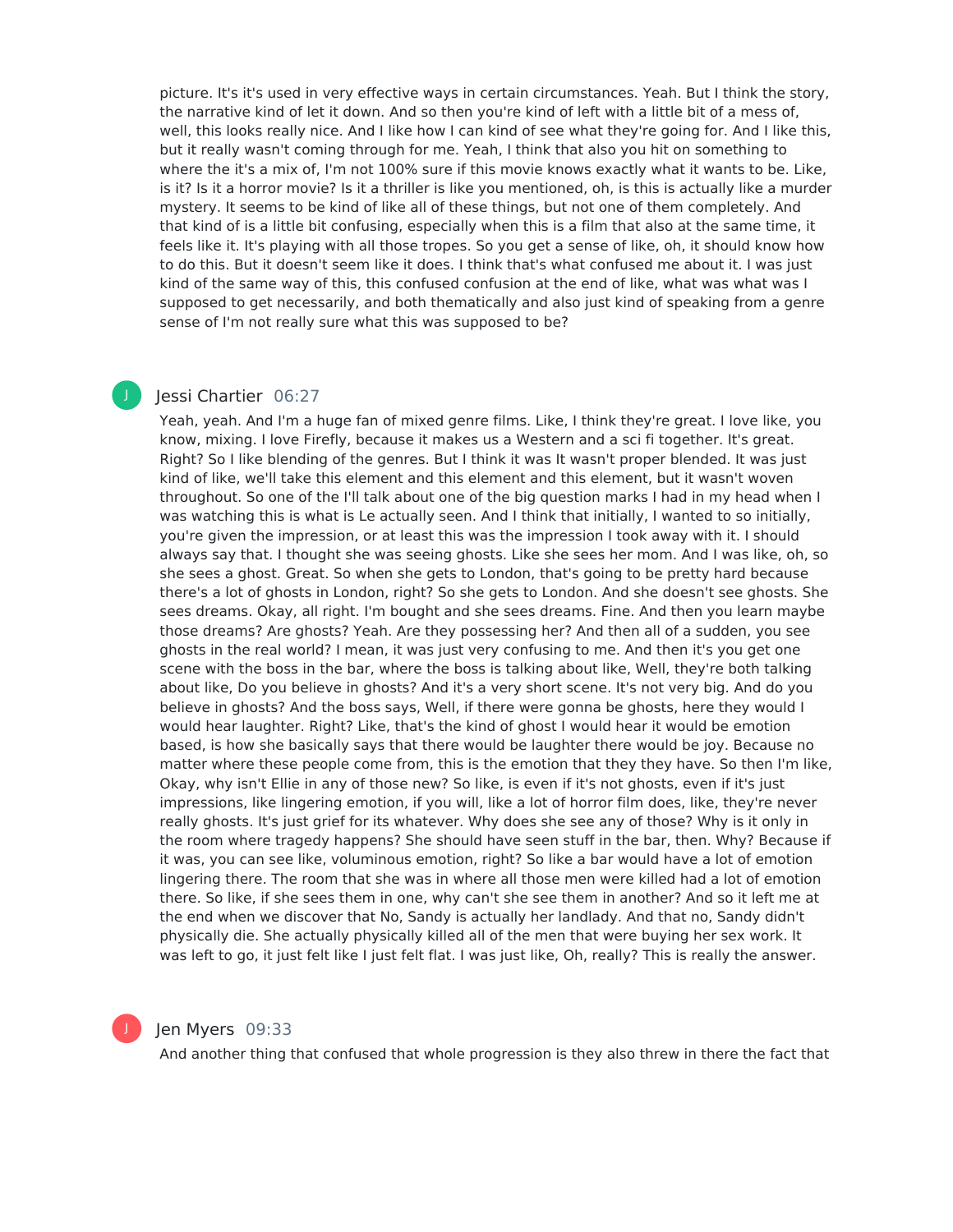she could be psychologically unstable. And so that was, you know, which is almost I feel like in these cases required we have to put that in. So like there, but women have to be crazy. But it also feels a little bit too though it was kind of like it did feel like well, we have to do this, but it didn't seem like throughout the story that they were ever really committing to the idea that they never seemed to take that idea seriously that she was just imagining this. Like it felt like it was around the edges sometime and maybe sometimes some of the other characters were thinking that well, obviously, you know from some of the other characters perspective, I can imagine why. But it also was like it didn't feel like the film was taking that option seriously. But then why was it there in the first place? Like why do we even bother?

# Jessi Chartier 10:21

J

J

Oh my god, yes. The Coleridge suspension of disbelief that gap was way too wide for me to cross when she unintentionally attacks. Jocasta, right? Yes. Why was she not widely permitted for psychological was? How did she end I'd like

# Jen Myers 10:42

it was hard for me to even get past that because it was like, and also let me let me throw in really quickly here. And for me, part of the trouble I had with this film too is that in many of the situations and the characters were interacting with each other it just didn't ring true to me and we can get into later but so one of the the smaller areas where it didn't ring true is her interaction with all the mean girls at school. And yes, for sure. Not that I haven't you know, I'm sure I've met people who you know or like that in the past and I get I get what it's like to be the kind of, you know, odd one out at school. A lot of us have had that we've definitely been like, mistreated by other people. I get it right. But they were so to me cartoonishly Mean Girls and Jocasta particularly, was just like, seriously, come on, like, yeah, I get it. I get whatever, but it just did not ring true. And so the fact that I felt like they set it up for later, Ellie almost puts a pair of scissors through Jocasta's face like this is a serious deal. I don't care what she did. I almost felt, and then by like the end of the movie, Jocasta is still like, so Ellie has, you know, everything's been resolved. And Ellie is being the successful designer at school and Jocasta is still there, like grumbling on the sidelines, like, if I were her, I would be livid that this chick just got to waltz off, you know, after almost killing her. And I don't know, the movie almost seemed to set it up as like, Well, yeah, but she was a mean girl. So it means you probably deserve that or something. And it was just like, What? No, I don't get this. Like, no.



#### Jessi Chartier 12:18

It's like no, and even like, even the interaction, okay, so when John goes back with Ellie to the room, and Ellie has the psychotic or not psychotic break, but like, she sees horrible things. The next day, John's like, it's totally cool.



#### Jen Myers 12:38

It's like, No, it's not, why isn't anybody helping her? It's not totally cool.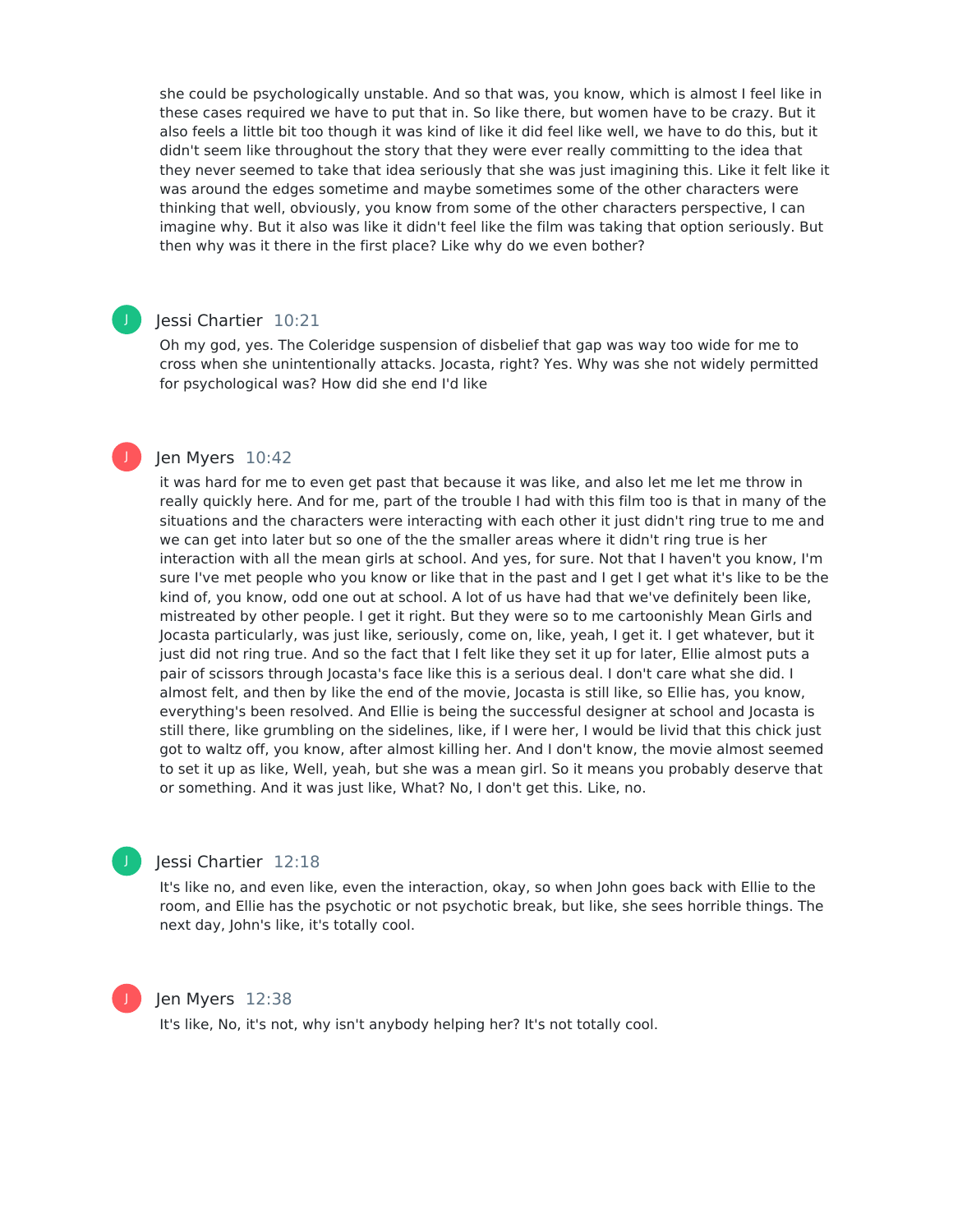# Jessi Chartier 12:43

It's not totally cool. Like, he doesn't even flinch around her. Like, yeah, it's

# Jen Myers 12:51

yeah, there's some of those things too, that doesn't quite some that didn't quite pan out. And I mean, that also, I think that this, I think runs through the film that this type of I don't know, I hate to be too harsh, and keep calling it cartoonish or, but it is kind of this, this, this very binary characterization, and very binary, like necessity of narrative. And I think that went all the way through something else I just kind of want to mention that didn't really land for me is that I feel like once we start getting into more in Sandy's life, where she starts out of this, this beautiful, ambitious young singer, and starts this romance with this, this dashing Jack. And, and then he gets her a job in this review, and which seems really great until we learn this review is so you know, it's different for lech-y type show. That is a front for other stuff, and, and eventually, but then once we start getting hints of that, like everything gets seedy real fast, and then Sandy gets sucked into sex work. And it's all portrayed as a very, at least I felt that it was a very, very linear, very quick downhill slide. And as soon as anything around the dancing and sex work got introduced, it just went, this is all bad. And I feel like it really, for me rubbed me the wrong way with this, this implication that sex work is bad, which it isn't. And there are definitely women who make completely valid choices to engage in that sort of work. And I feel like that nuance I understand in this particular story that we're telling, that is not how it happened. But it also just felt like they were using the shorthand of that type of world is bad and evil. And this innocent young girl got sucked into it. And it just really preyed on some old tropes that I feel like we should have moved behind in our cultural conversation and also rubbed me the wrong way. It just is the same type for me of this kind of lack of nuance and dealing with certain aspects of the narrative and certain aspects of the character.

#### Jessi Chartier 15:00

Yeah, I feel the same way I felt I felt like, for me, good movies are subtle and nuanced, more nuanced than subtle. Good movies are really well nuanced. And this was not very nuanced. It was It grabs, generalization to craft storyline, and the characters, every character was characterized, like it was all caricatures. I don't really think that there was a character in this movie that wasn't very nuanced, even Ellie, you know, and there is a time and a place for that. And you know what, this, this is a movie that probably appealed to the masses, which is fine. I just probably would never watch it again. Yeah. And I probably would be very careful who I recommended to, you know, it just it, it left me feeling very flat. It was like, alright,

#### Jen Myers 15:58

we get into talking a little bit of like, what actually happens with the twist, because that is where you really, really felt like I said, I was with this movie for a while even some of these things I'm talking about, like I was aware of them, but I was like rolling with it. And it just got to a point. Let's start and we've always given spoilers, obviously, these are huge spoiler alerts. But let's get into what's actually happened. So we've got Sandy, Ellie's at nighttime counter counterpart, Ellie thinks she's been murdered. And so she's trying to solve this woman's



J

J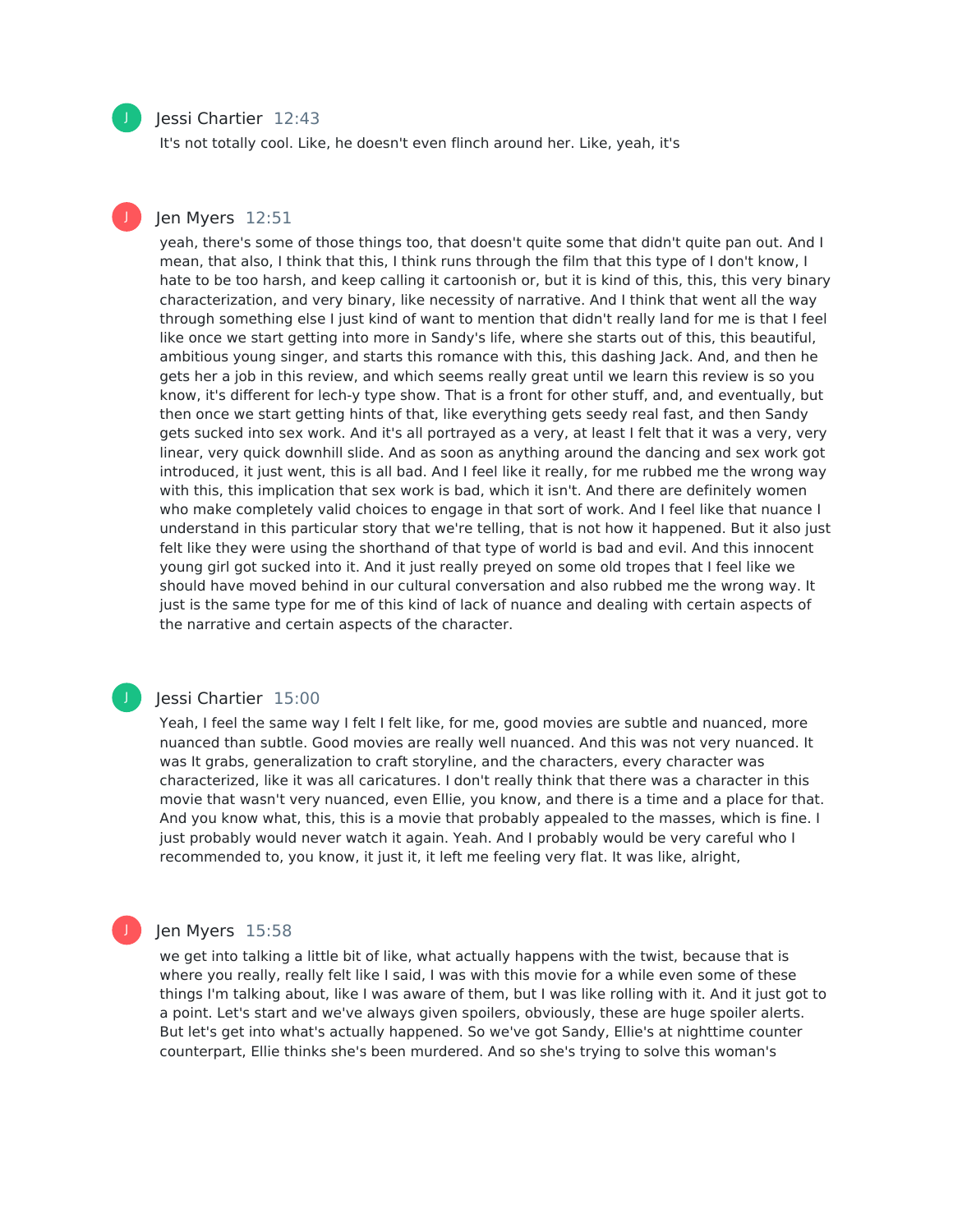murder. Eventually she is I forget exactly how it happens or sees that she was not murdered, she actually murdered Jack, and then went on a spree of murdering all of her clients that come to see her and burying their bodies underneath the house that Ellie now is staying in. And it turns out that Sandy is the landlady who owns the house and has actually been murdering was murdering all those men. And that's why she was never gonna leave that house. And the ghosts that were, you know, threatening Ellie, the men that she was seeing all over the place where those murdered men who seem to want Ellie to help reveal them? I think yes. So all that happen. So that happens. What did you make of this?

#### Jessi Chartier 17:21

J

J

J

Well, I got the impression that Sandy was killing the men. Always, even from the beginning. So from the very first man she brought home, I got the impression that she was killing her. I also don't understand the visual difference between Jack and the other men she killed. Because if Ellie was seen the dead, the ghosts of the dead men in the house, and Sandy was alive. And so Sandy was still in full color and full life. Jack doesn't make any sense to me then, because Jack was in full color full life. But we learned at the end that Sandy kills him. So shouldn't he appear? Like all the other dead men?

# Jen Myers 18:13

Yeah, and that's the logic thing on it. For me. I feel like there's also this thematic problem where it's like, okay, so the whole movie, I felt like the the ghosts of the men stalking her seem to be representative of what it's like, to kind of like be a woman with potentially dangerous men around like in a big city or things like that. Because that's also I'm not just bringing that to the movie, the movie sets that in the very beginning when Ellie comes into London, and she is worried that the cab driver was following her and things like that. So I felt that these these shadowy figures following her the whole movie were representative of that threat, right? That danger that was established in the beginning of the movie as a real thing. But then when you find out these men are all murder victims of Sandy, it's like, okay, so what, but I guess they're all still bad. But also wait, what does that mean? I don't understand. So they were were they actually threatening Ellie? The whole time? Or were they trying to get her to find them? In which case, what does that mean for the somatic message there that they established earlier in the film about that danger? You know what I mean? I just got really confused. I'm like, Well, what does this actually mean then? So are you saying like, in the end, it's all those that they injure of men around? Actually, it's okay, because they probably just want your help with something. You know, it just felt weird.

#### Jessi Chartier 19:38

It did feel weird. And the relationship with John felt weird. Like he kept just I don't want to say pursuing her, but it felt like that way. It felt like he just kind of was, uh, maybe that's not fair.

#### Jen Myers 19:51

I felt that he ya know, I felt that he was excusing a lot for her. Usually in movies. I am, you know, 100% on a girl's side, in this in this movie, I was like John you need to get out here, boy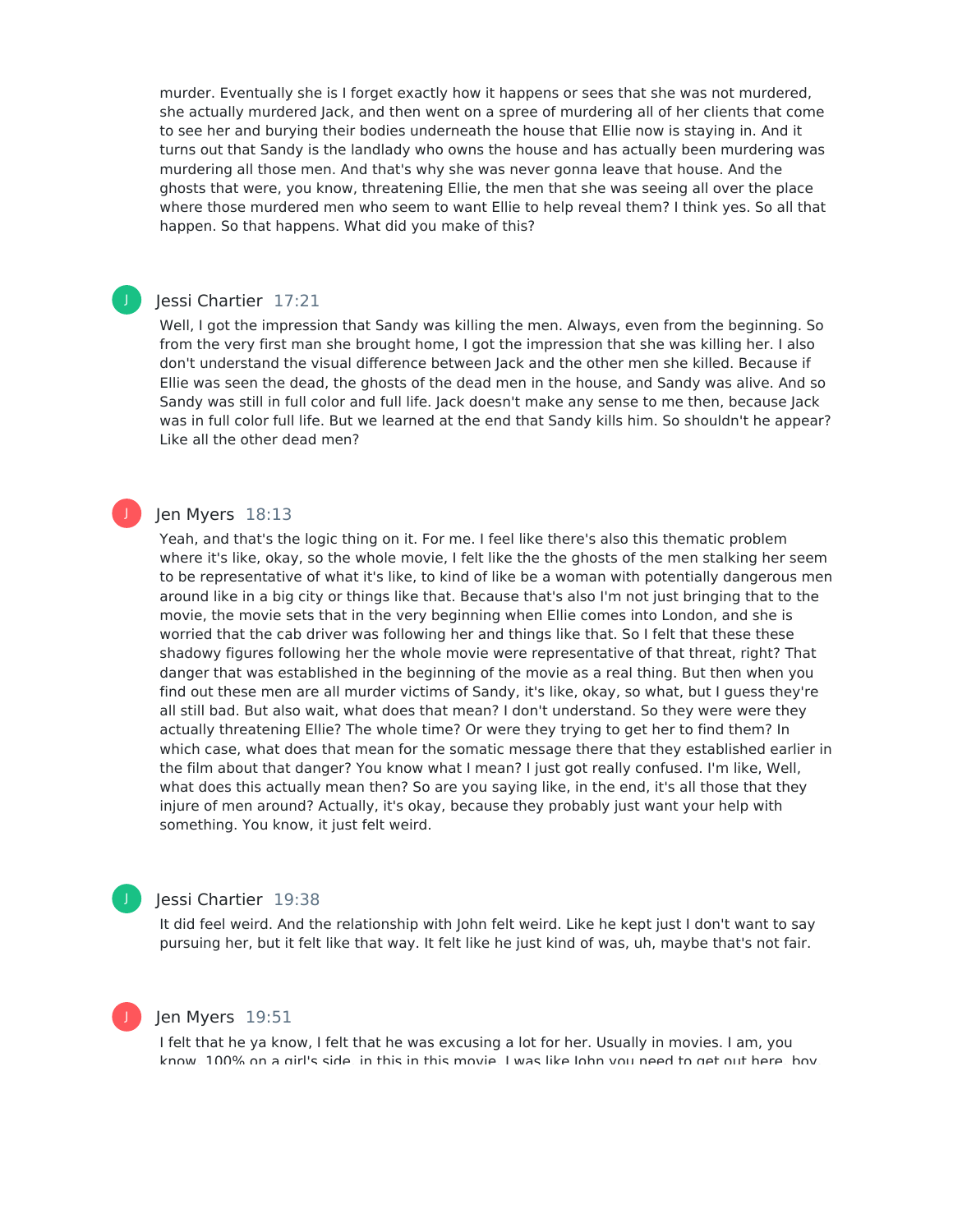know, 100% on a girl's side, in this in this movie, I was like John you need to get out here, boy, just just take off like this isn't worth it. Because yeah, it was, it was it was a very confusing relationship where it was, for me, that was a great instance of where you got a little bit of a sense of Ellie being kind of like, and this doesn't make a whole lot of sense, because it's the same type of what you would say a self insert character, like if a woman was writing some some fiction and has a self insert of herself, where she's the character that everybody just adores, and everybody wants even though you don't see any actual evidence of why that unless maybe this sounds like I'm being really harsh on on Ellie's she seemed like a perfectly nice, you know, maybe somewhat shy person getting used to a lot of things. But we didn't have a lot of circumstances where we felt like, oh, yeah, I can see why John, like really has that connection with her really wants to hang out with her to the extent that he seems to we didn't see I didn't see that. Oh, yeah, it was just it was a very confusing thing. You got a sense of like, we're being told that Ellie, is that compelling, but we're not really being shown that.

# Jessi Chartier 21:07

J

Yeah. And John is just not developed enough as a character to properly act as a foil. Yeah. Or whatever role he's trying to play. Right? Like, there's no reason for him to. Here's a great example. Again, it goes back to being nuanced. Maybe I just like my character is better developed. But at the party, the Halloween party, John was born and raised in London, there is no way he would have taken a drink from someone he didn't write at a bar. No way. Even you could, you could argue that maybe Ellie is just naive. And she does. John knows, like, There's no way. And that just again, it rubs me the wrong way. It's like, what what? Like, I don't. And if it was something to the effect of like, well, he was trying to be polite, because let's talk about race for a minute. Maybe he was just like afraid to say no, because there was racial tension. But there wasn't racial tension. There was one line want one really kind of weak line that was like, I know what it's like to be on the outside. Yeah. True fact. Totally understand. Yes. Get that. But in no other way. Was that emphasized? Or highlighted? Or even like, subtly mentioned, or disgust? Like, it was just, it? The movie leaned too heavily on tropes for me? Yeah.

# Jen Myers 22:35

Well, and also, I feel like I don't know, I'm certainly not the the first one to to bring this up. But also, when we were talking about what is really the connection between these two characters is like, don't you think that? I mean, if I were John, and I met this pretty sheltered white chick, who was super enamored of the 60s and the end talk to you know, listen to that music and was all about the culture. It's like, yeah, that actually would not be a good time for me if I were there. And you know, and I mean, I feel like that never comes up at all really? Like, I don't know. And maybe this gets into let's talk a little bit about clearly this film. I think I do think that this film is clearly making a statement about nostalgia, right? And essentially, that nostalgia itself lacks nuance gets into, you know, this trouble or, you know, this, the story starts getting scary when Ellie start seeing the holes in the the fantastic world of the 1960s that she had in her head. And that is valid and make sense. And it's in the film. But also, I feel like the film is making the exact same mistake and doesn't seem to realize it. The film is trying to harken back to this era of other types of films and all of that, but it doesn't seem to have that nuance in it, it seems to have lost the lesson that it's trying to tell on a meta level. And that is very confusing to me.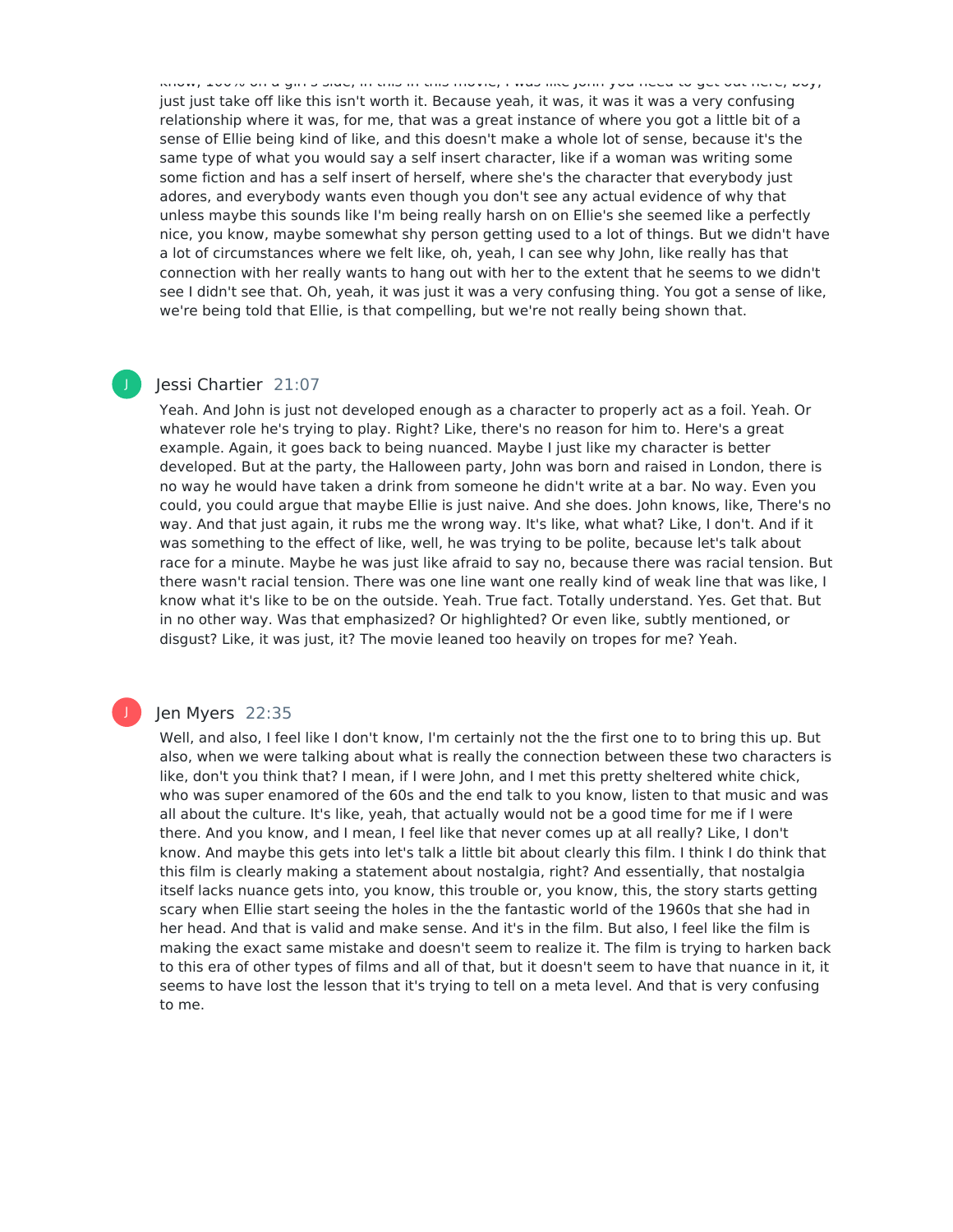

#### Jessi Chartier 24:01

I agree. I feel like it pulled from several different or maybe it was I saw a lot of, oh, this reminds me of that movie. And this reminds me of that movie. And this reminds me of that movie like and maybe that was just because of the archetypes that were used. But it just it kind of felt. I don't know it just again. It wasn't as refined as I had hoped it would be because Edgar Wright does in his and I going back to I like his stuff I love. I love his comedy. Oh my gosh, I love his comedy stuff. Especially like one of my favorite films is Hot Fuzz at because he does such a really nice job of using the whole craft of filmmaking to tell a story like audio is spot on. When it comes for comedic timing. The audio is spot on for a little bit. It's one of those movies that you can watch over and over again and see something new in it every time and so I was really looking forward to having this High crafted film that was leveraging a lot of that. And I just didn't feel like it was there. And I just didn't feel like it was there.

# J

# Jen Myers 25:12

Yeah, no, I get that. And like I said, I think there were aspects of it that just didn't really quite come together. Like I said before, I think there were this I think this one was overly ambitious. And I don't think it it got there, or at least it kind of looks like it got there. But I feel like there's it's more of there's all these things underneath that aren't quite completely filled out. Maybe. So the the scaffolding or the the structure underneath the foundation is what seems to be lacking a little bit for me at least,



J

#### Jessi Chartier 25:42

What would you have done differently to add some of that scaffolding?

#### Jen Myers 25:45

That's a really cool question. I think, it seems to me, especially in the course of our discussion, the weak parts were the characters and the thematic thrust of the narrative, or the thematic consistency of the narrative. So I feel like relying more on characterization rather than twists would have made a lot more sense. Because it felt like we just had, like you mentioned, there were tropes moving through the story that was like they seem to really, really lean on that twist. But not because it made sense for the characters of the story. And in fact, in a lot of cases, it it was the opposite. It confused me a lot more about that. So I think if we could ground ourselves in the characters a little bit more, it could it could have worked, I think.

# Jessi Chartier 26:37

Yeah, I agree. I wanted to see more of of the character development, I felt that the, the, what was the what was supposed to be the red herring of was this older man Jack? Or not? Yes. I remember thinking, probably about a third into the film. This is either totally jack or not at all. And then like, like, but the fact that I can notice that this early on, means that it's probably not like, well,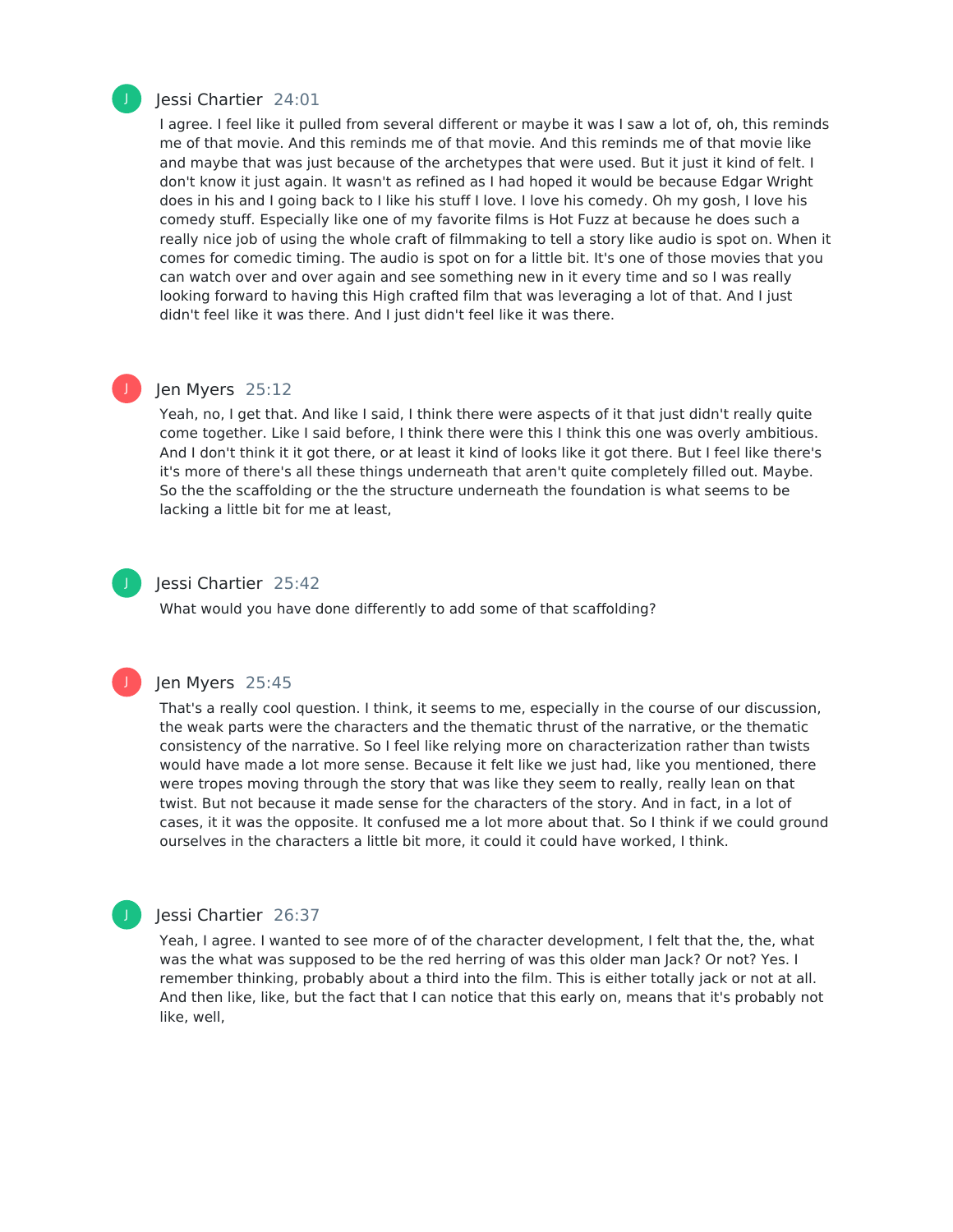# Jen Myers 27:06

and I'd like to say, Can I add a couple of things there, too. First of all, love Terence Stamp. Great to see him.

# Jessi Chartier 27:12

Yeah. Can we have him more in more movies, please, I'm just gonna throw that out there. Love them.

J

#### Jen Myers 27:16

Absolutely love them. He's great. The limy is one of my favorite movies, I eat and he's really great at it. Fantastic. But also the thing with so he, he literally is hit by a car and is possibly dying in the street, right. And that's when Ellie discovers that his name is not actually Jack. And it's like, there was a really easy way to figure out what his name was girl, like, you could have just asked him so this entire time. He's a regular customer, apparently, for decades at the pub, she works at at any point, she could have just like had a conversation with him. She could have played it cool. She could have like, got some information that way. But no, instead she chases him into the street where she where he gets hit by a car. Another thing that I kind of feel she has some responsibility for that she never is held accountable for. And it was just like, I remember you know that there's that moment where I think it's the the woman her her boss who owns the pub is like, his name's not Jack. And I'm like, why are we now just figuring this out? Like, this seemed like a really simple thing we could have sorted out earlier and it just kind of bothered me. Yeah. 100%



# Jessi Chartier 28:22

There's no way that someone had not called his name at some point in time in front of Ellie. Alright, yeah.

#### Jen Myers 28:28

Or even just like, if she's trying to solve this mystery, like just have just asked him. Like, you know, I don't I don't think that that would have would have revealed her hand, I understand that she's operating off the assumption that he's Jack and that he killed Sandy. But like, seriously, there would be like asking him, hey, so you know, I see you around. What is your name? That's not going to reveal anything, right? And then if he would say, Jack, she would be like, Oh, is it you know, it just whatever. It was another thing that I felt was a little weird. And it also again, it was one of these things where there then he just disappears. We never so presumably he died on the street there after le almost kind of chased him into the street. And that's just it, and then he's and he's gone. And then we find out later that he No, he didn't do anything at all. He's actually a cop. You know, it's just like, Okay, great. Wow. Well, that was weird.



J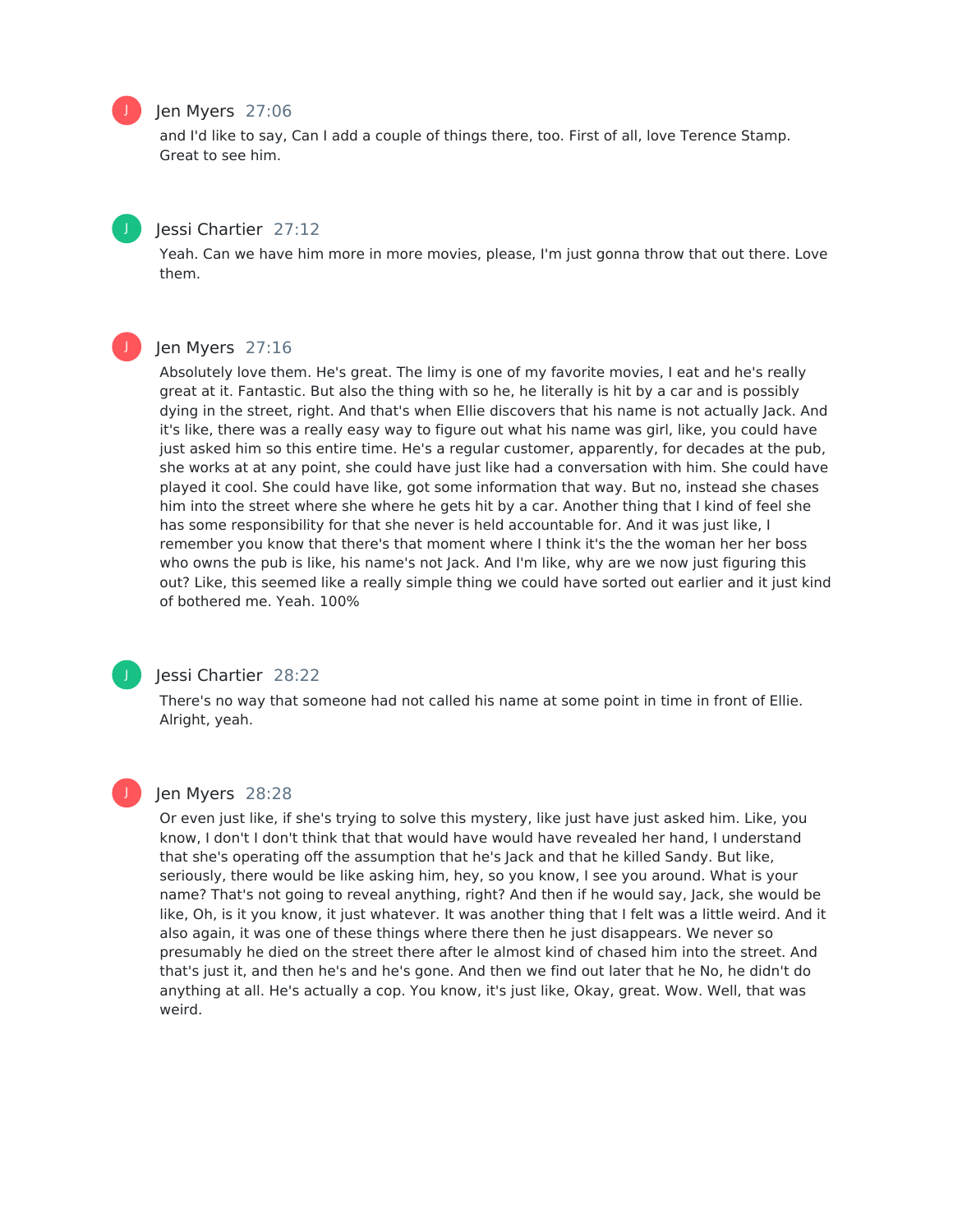

J

### Jessi Chartier 29:22

I that was yes. I mean, the so I, smoothly, so weird. I had to go back and look again, because I don't think he jumped in the street. Like he was standing in the middle of the street, having a conversation with her. And he doesn't actually step out. He gets halfway turned around, and the taxi hits him. And I was like, how, like, he was in the middle of a street. He wasn't hiding behind a car. He wasn't even standing behind like a truck or anything like that and then turn and stepped out into traffic. He was clearly visible. Uh, whatever, it's fine. It's not fine.

# Jen Myers 30:05

Maybe that's just like a subtle commentary on London cab drivers. Maybe Maybe they had an accident or in there? I don't know, maybe. But But yeah, I think that and something else I think that we have been mentioning a few times I just want to pull up as like a point is that when the realism doesn't ring true with characters or situations like this, like there's a certain part where I feel like, you know, somebody could could answer all these kind of nitpicks we have with like, well, it doesn't, there's plenty of other films that are not perfectly realistic, there's plenty of storylines, where you know, we kind of just roll with it, I think in this film, it's, there's so many of them. And again, when you're in the the unreal ism is coming through, when it comes to personal interactions, that's where really becomes a problem for me. Like, there's just there's too many of them. And there's too much in terms of how actual people kind of react to each other. And also just there for me, another huge thing that did not ring true, was what I felt was an underlying theme, and here of the dangers of women moving about the world. And like I said that I feel established from the very beginning of the film, when she comes into London, and then kind of emphasized by the ghosts and then emphasize by Sandy storyline of her customers, mistreating her and things like that. It felt to me like it's like, okay, yes, yes, obviously, yes, I'm not disagreeing with that as a reality. But it didn't ring true to me as a reality. As a woman who moves around the world. It didn't feel like an accurate representation of what I actually feel. And obviously, yes, women are all individuals and have different perspectives and takes on things and what's going to feel real to one may not feel real to another. But you know, that's something that takes me out of the story. When I'm just kind of like this over this theme that I'm getting here. I just like I don't know, I it's not ringing true to me. For some reason, I can't maybe can't even exactly put it into words specifically. But it didn't ring true. And it's really in contrast, for me something like we just talked about in our mini episode about Repulsion, which is a film that also is not necessarily like realistic and all of that, especially it's deliberately surreal in some of the aspects of it. But that film rings true to me when it comes to feeling oh, yeah, this is this is kind of what it feels like when you're weary or unsure or feel danger as a woman in the world repulsion, nails it. That's what it feels like to me. And then I watched last night and so Whoa. And I'm like, this doesn't ring true to me. I don't I don't believe this. I don't buy this.

# Jessi Chartier 32:49

That's exactly right. That's exactly right. Yeah, I just feel like Sorry, that was a lot. No, it's true. It's true. I think it goes back again to it's It feels very generalized, a very surface level, that it doesn't have a total amount of depth to it. But I will say So going back to what worked well. The acting in this is amazing.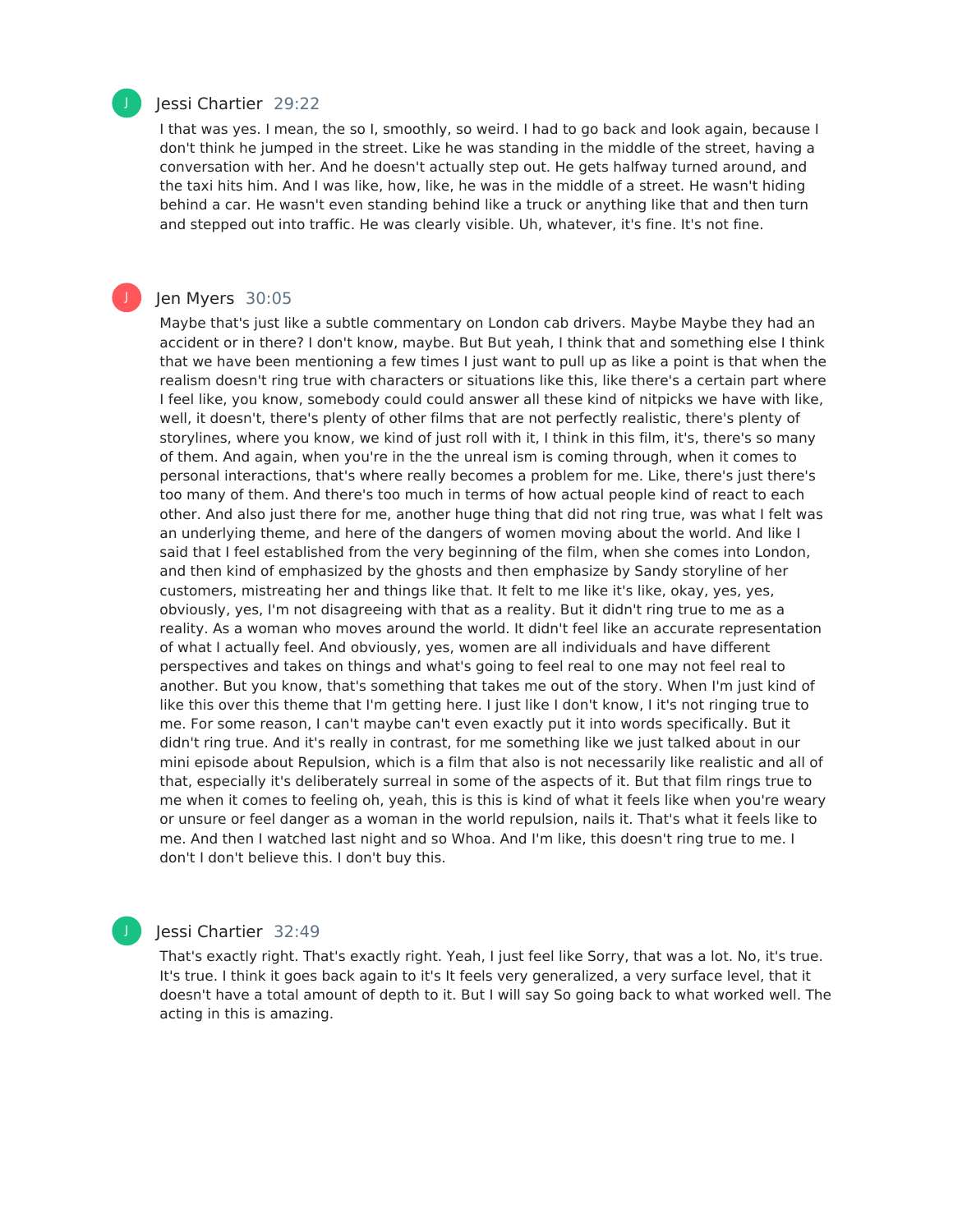#### Jen Myers 33:13

Like, yes, that's a good point.



J

# Jessi Chartier 33:15

Yeah, I think that they, they were given a really tough storyline. And Thomasin what's her last name? Mackenzie, I believe Yeah, Thomasin Mackenzie is really good at pulling off this really hard character, this really generalized character.



# Jen Myers 33:34

And Anya Taylor Joy, we love her. She's magnetic. Also it can I don't know if anybody else has pointed this out, but especially as our very first episode was the witch so obviously, we love her but also wasn't her character's name and the witch Thomasin. Yes, it was. So hey, how about that, but yeah, no, and Matt Smith, who I feel like has carved out a niche for himself in playing like scumbags? Or is that just me?

#### Jessi Chartier 33:58

I think he's trying to counteract the squeaky clean pneus he had as the doctor for so long.



J

# Jen Myers 34:03

Oh, see, and I never watched that. And I think I think of him first now of like, playing Prince Philip in the crown, who's just, he's just the worst. Like, I just want to punch them all the time. So I feel like he just keeps doing roles like that now, but he's really good. I mean, he's getting this I agree with you 100% that the actors are doing a really great job. And someone mentioned, we like Terence Stamp, even though he's only there. Briefly, like the acting is not where this this falls down at all.

# Jessi Chartier 34:32

Yeah. Yeah. I think if I was going to go back to ask the same say ask the same question. If I'm asking myself, where would I change things? I would deepen the characters a little bit and I would make I think I would just adjust. Let's see, what would I do? Definitely flesh out John probably would add. Yeah, I would flesh him out. I also would flesh out the tension between him and the main girls. Meaning like I don't know if I would lean into the race at all. But I definitely would have whether it's classism or whatever, I would create some kind of tension there. I would tone down the mean, girls, I would actually make the Mean Girls, not mean girls, I wouldn't make them mean at all. I would just make them average city folk. And have the tension be the tension between the townies and the countryside. Because it does come across, it's too much as being girls and I, I wanted le to have a distaste of the city. Personas, not of the girls. Like I wanted the girls to represent the current urban aspect of the city. Right? What is it currently? And it doesn't have to be mean, it's just what is the modern city like, and I wanted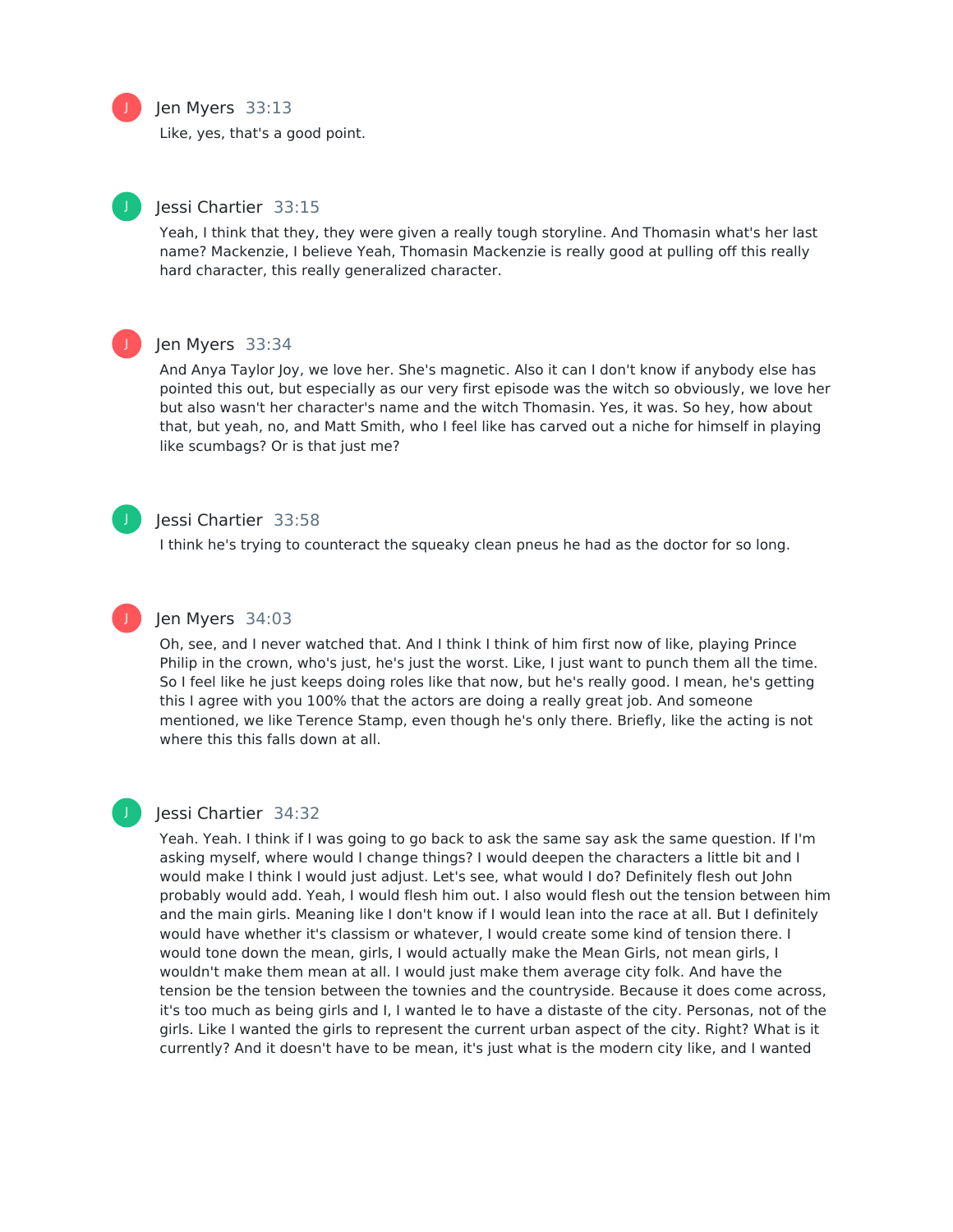her to then push against that, because that would have made her choice to move out and into this particular apartment. Much more meaningful, right, like she would have been, as opposed to running away from the fear seeking, seeking the history seeking the nostalgia. Right. And I think that that would have made that, that that desire better. And I think it would have made the relationships between her and all the people around her better, much more compassionate. It would have been less, us versus them and more just clashing of culture.

#### Jen Myers 36:33

J

J

Yeah, I think that would have also reinforced the theme of the dangers of nostalgia too, right, exactly. Because right now we're having she's running away from situations that are objectively awful, right? Like, okay, yeah. And it's less about the dangers of nostalgia than it is about like getting away from cartoonishly awful people. So like, Yeah, I think that you're outlining a way where it could have really reinforced one of the most powerful themes and one of the most effective themes of the film. Yeah, yeah.

# Jessi Chartier 37:03

And I would have at that regard, I would have tightened her relationship with her landlady. Like I would have shown them listening to music together, I would have shown them talking about the like, I would have really have leaned into her desire to find and live in the the nostalgia, right, the ghost of London, like I would have made the 60s London like a ghost character, where it was like she finds a bar that her mother went to, from a picture like that, that's one thing I would have done, I would have shifted the picture with her and her grandmother, instead of being in front of this fancy, highfalutin place that would have been like, well, this is where we used to go to. So she goes there to work as a bar there, like it would have just like stitched in this hole, like, I am actively seeking out the the ghost of London 1960. And when she's actually then thrown into it, she's like, too far, she's too far into it to retreat completely. And so she's hooked into it. And now that would have created this beautiful tension of like, Can I leave the 60s? Can I leave this behind? Now that I have leaned so hard into the nostalgia? And then that would have influenced a lot of the other choices in regards to how to portray the ghosts? Do you portray the ghosts at all? How do you portray the tension between Jack? And Sandy? How would you, you know, plant the seeds around who Vincent is like, there just could have been so much more in it if if the if it had leaned more into a psychological thriller, rather than a ghost story.

#### Jen Myers 38:42

Yeah, I like that. I like that a lot. And I think that you make an excellent point when you're talking about it would have been great to have more of the relationship between her and old Sandy, the landlady. And I think the reason and I'm bringing that out, because I think this is a good example of where it kind of made a mistake, because I think the reason they didn't do that is because they didn't want to get too close to the twist. And that's the thing where it's like, what, but make the decision based on characterization and not on the twist. Right? Exactly. If they had gone that direction, it would have been deeper and richer and more meaningful, but it's like, No, we got to preserve the twist. And it's like, well, that kind of sucks. Yeah. As far as I'm concerned.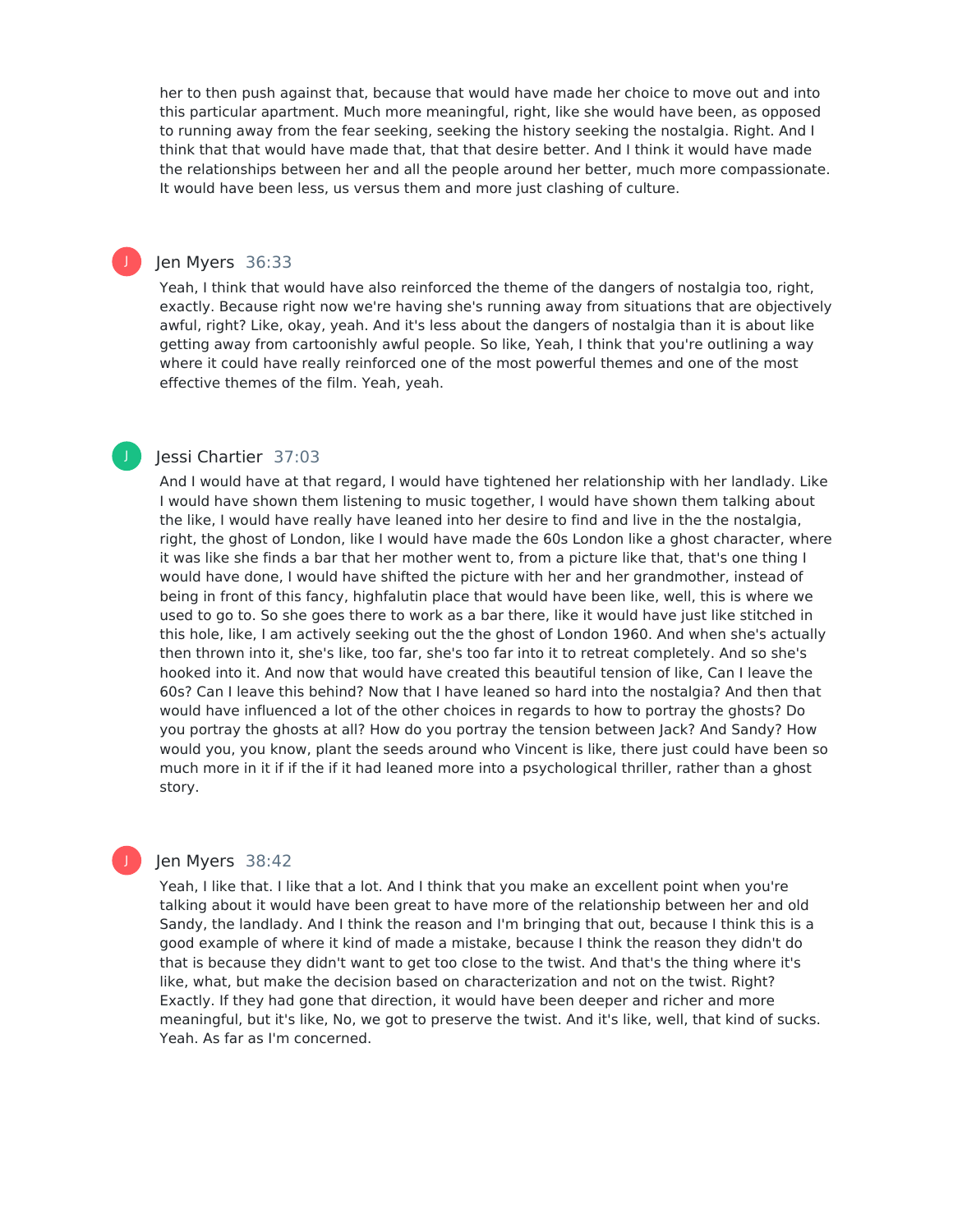#### Jessi Chartier 39:23

Yeah, exactly. And they could have like, again, it goes back to character development, they could have developed the landlady Mrs. Collins, or Miss Collins, as the mentor figure. Let's go back to Joseph Campbell for a second. She could have been the mentor character of like, let me help you find what Lenin was like in the 60s. So she could have been like the gatekeeper to the 60s London, and really have been like, like, helped Ellie like, lean into it like like there's there's a way to do it. She could have been the trusted servant and the Usher into the 60s so that that would have made At the twist at the end, even that much more betrayal, because now there's a sense of like, someone has turned against you, and has potentially done this deliberately. Like, there's just so much more power at the end. Because at the end, when we discover the landlady is Sandy, it was like, who cares? Like, I just didn't care. I didn't care.

# J

J

J

# Jen Myers 40:21

I mean, I felt disappointed. I'm like, Really, after all of this, we're gonna this is the the ending, you know, like I wasn't? I don't know. Yeah. But so yeah, I feel like it's either you don't care much at all, or you're disappointed? Yeah, I think you're right on with all of that. Yeah.

#### Jessi Chartier 40:38

We also don't here's, we're going to add this disclaimer, we also don't know about what was going on, in the conversations politically, between the writers and the producers, and the studio. All of those things could very well have been on the table. And the politics politics is true. I mean, it's called the business for a reason. All of those things could really have been on the table. So but if they were taken off, whoever took them off,

#### Jen Myers 41:08

we got a bone to pick with. We got a bone to pick with you. Yeah. Yeah. And I think I just want to kind of bring it all around. See, I think we've touched on this several times throughout there. But for me, I say all these things just kind of out of a disappointment, because I felt like there was so much potential here. And there was enough that I did like that I would have loved to see it really come together. I really wanted it to come together. Nobody was more disappointed than I was when I was I had a great experience for a lot of this film. Being in the theater. I saw it on 35 millimeter. Like I was really into the experience for a lot of it. So I think that's why I am you know, saying these things coming from a place of I just, I really wish it could have got all the way there because there was enough there that made me care about it. That made me want it to get all the way there. But for me, it just didn't get there. Yeah,

# Jessi Chartier 41:56

I agree. I just didn't get there. This is not one that I will watch again, nor is that one that I will purchase. I would not not recommend anybody see it. But you know, set expectations before going in. Yeah. Anyway. Well, I'll tell you this, if people enjoy this kind of style of movie, even if

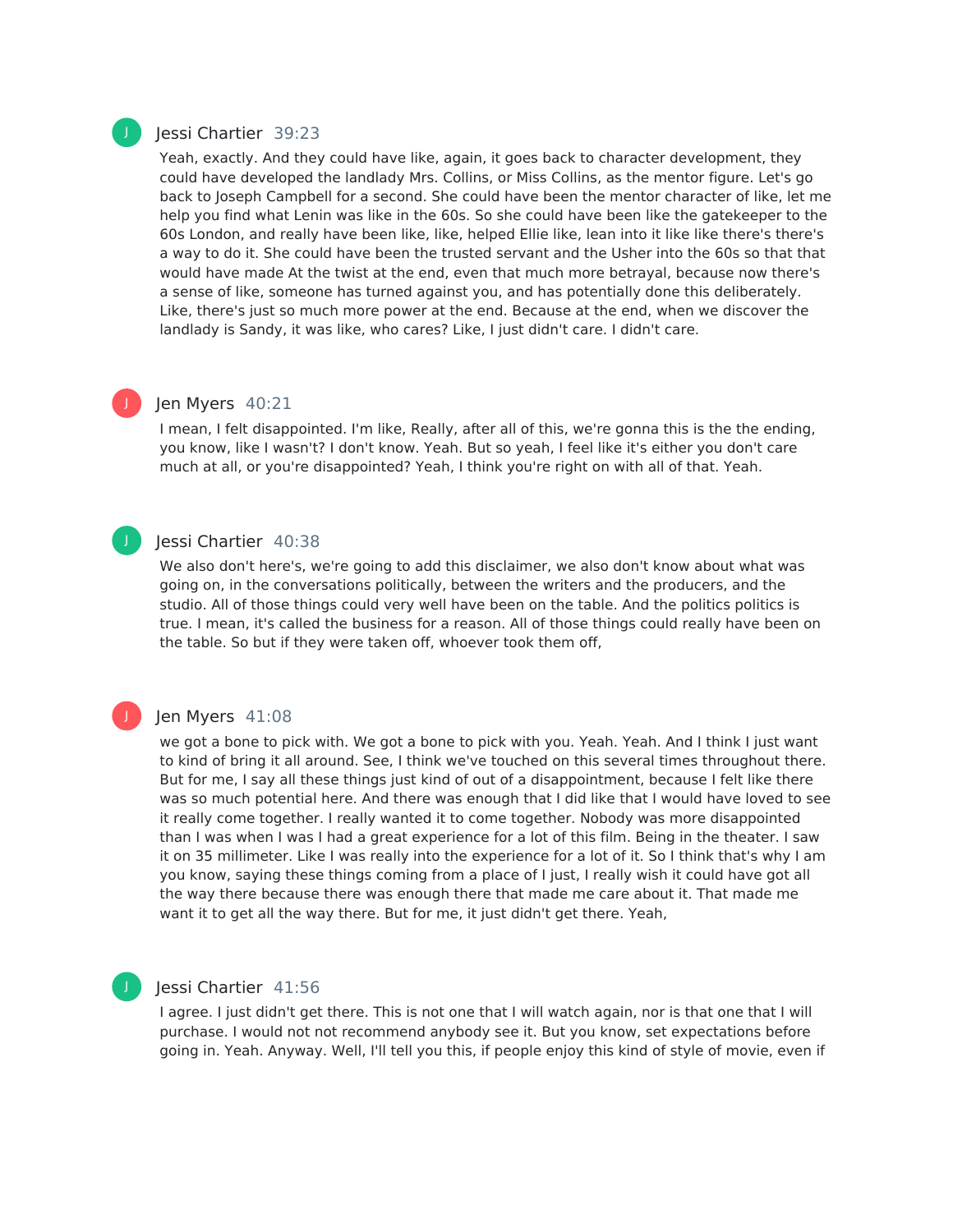you felt it was met, there are plenty of other stuff out there that might also interest you. So some of the things that this movie reminded me of our things like Stir of Echoes, where if you like the ghost murder mystery side of this particular film, I highly recommend turning looking at Stir of Echoes. Of course, the sixth sense, those are the the tools that reminded me of it. If you really liked the revenge on the mean, girls, I highly recommend Carrie that really leans into kind of like isolation of A is really leans into like innocence and isolation and taken to an extreme and what happens when that clashes with the modern world. If you liked the kind of artistic nature of the interaction around a lot of this stuff of the murder mystery, I kind of recommend Suspiria because that is also one we've talked about in the past. But those are really the only ones that I kind of recommend. If I had to prop this up against our mini, which was propulsion I would prefer propulsion propulsion was a much better film in my opinion. That's not to disregard what Edgar Wright did. But when you're gonna being compared against Roman Polanski, it's kind of hard.

#### Jen Myers 43:26

J

That's fair. Yeah, I would throw into the mix as recommendations. And this is when I gotta admit, I think I want to rewatch this because I haven't seen it since it came out. But this reminded me of Black Swan, the Darren Aronofsky movie from, God, over 10 years ago now, which had a little bit of a similar kind of like, you know, duality going on ambitious woman dealing with psychological issues, things like that. This one, I think that one leaned a lot more into psychological horror. So I think that's one we've talked about doing, I wouldn't mind rewatching that and seeing how it holds up a decade later. But you know, with with those caveats, I would recommend that I also would throw into the mix something called Peeping Tom, which is actually and it's from in first of all, I recommend it because it's from the 60s set in London, and it's all in Technicolor. So it's got this really great saturated colorized view of 60s London, which is really beautiful. It's also directed by Michael Powell of Powell and Pressburger. And it is a you know, I mean, basically it's a serial killer film, and it has a lot a lot of perspective from the serial killer to the points of so he likes to film women before I guess women just in general, but I think also his victims specifically and you actually see his view from the camera. So it's, you know, it just got some of that horror underneath. It's got swinging colorized 60s, London and it's really well done. So I just think that it doesn't cover the same somatic ground as last night and so but it definitely has got some of the vibes and some of the feeling going on. So I'd recommend taking a look at that.

#### Jessi Chartier 45:01

All good recommendations. Awesome. Jen if people want to learn more about us and all about the other things, quiet little horse, where can they go?



J

#### Jen Myers 45:10

Well, we have a website at quietlittlehorrors.com and there are links there to subscribe and all the streaming are on the podcast services. We're also on Twitter at quiethorrors and on Instagram at quietlittlehorrors. And if you want to send us feedback or suggestions of upcoming movies, you can email us at hello at quietlittlehorrors.com